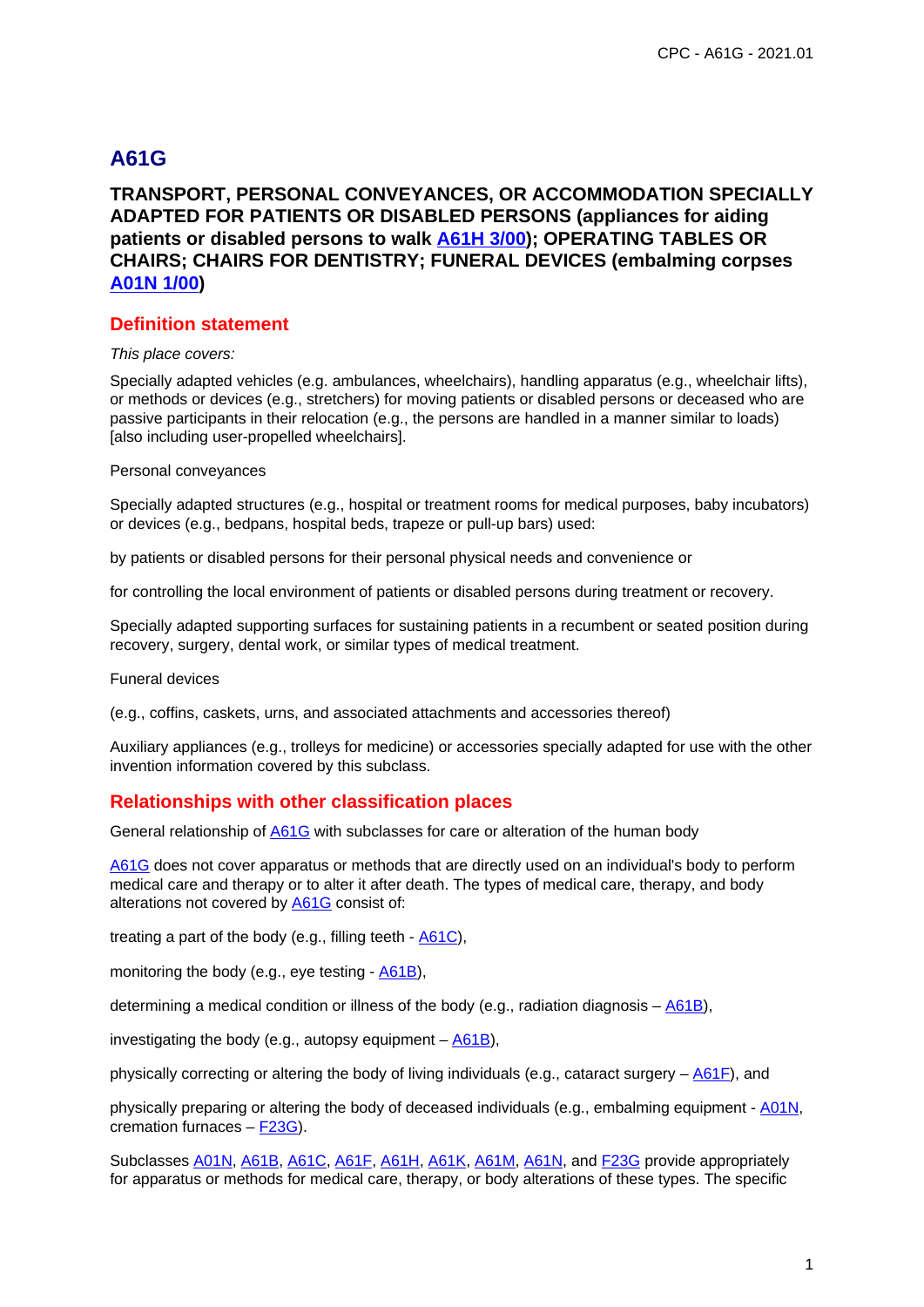classifications that are of interest for search purposes are specified in the references of A61G or its groups.

However, A61G does provide for specific structural modifications that merely facilitate the use of apparatus or methods of these types for medical care or therapy when in combination with subject matter that is otherwise appropriate for this subclass (e.g., special supports for patients with burns). A61G also provides for life supporting or sustaining devices that control the local environment during treatment or recovery of patients (e.g., baby incubators).

General relationship of A61G with vehicles adapted for use by disabled

A61G covers personal conveyances and "vehicle-like" conveyances (e.g., wheelchairs, stretchers) that are explicitly designed for use by only a single patient or disabled person and intended to normally travel relatively short distances along the ground or similar support surface (e.g., hallway).

The subclass for a specific type of standard roadway vehicle (i.e., vehicles designed and intended for general thoroughfare (roads) usage over long distances, such as B62K for cycles) covers their vehicles that have been specially adapted for use by a disabled operator.

The subclass for a specific type of "special-utility" vehicle (i.e., vehicles that have another primary purpose other than transport, such as riding lawn mowers or forklifts) covers their vehicles that have been specially adapted for use by a disabled operator.

### **References**

### **Limiting references**

This place does not cover:

| Devices per se for enabling disabled persons to operate an apparatus or<br>device not forming part of the body                                     | A61F 4/00               |
|----------------------------------------------------------------------------------------------------------------------------------------------------|-------------------------|
| Equipment for beds, treatment tables, floor frames or the like for<br>extending or stretching                                                      | A61F5/045               |
| Restraining devices for the body or for body parts and restraining shirts<br>that are used for non-surgical treatment of patients' bones or joints | A61F 5/37               |
| Appliances for aiding invalids to walk about                                                                                                       | A61H 3/00               |
| Bathing devices for special therapeutic or hygienic purposes                                                                                       | A61H 33/00              |
| For bicycles specially adapted for disabled riders                                                                                                 | B62K 3/16               |
| Cycles with more than two main road wheels                                                                                                         | <b>B62K 5/00</b>        |
| Inclined lifts associated with stairways for transporting disabled persons<br>or wheelchairs                                                       | <b>B66B 9/08</b>        |
| Illumination of operating tables                                                                                                                   | <b>F21L, F21S, F21V</b> |

### **Informative references**

| For preserving of the dead bodies of humans, animals, or the parts<br>thereof | A01N 1/00        |
|-------------------------------------------------------------------------------|------------------|
| For sanitary equipment not otherwise provided for                             | <b>A47K</b>      |
| For body washing or cleaning implements                                       | <b>A47K 7/00</b> |
| For sanitary closets or urinals without flushing and chamber pots             | A47K 11/00       |
| For appliances for supporting or fettering animals during operations          | A61D 3/00        |
| For vehicles adapted to transport meat                                        | <b>B60P 3/05</b> |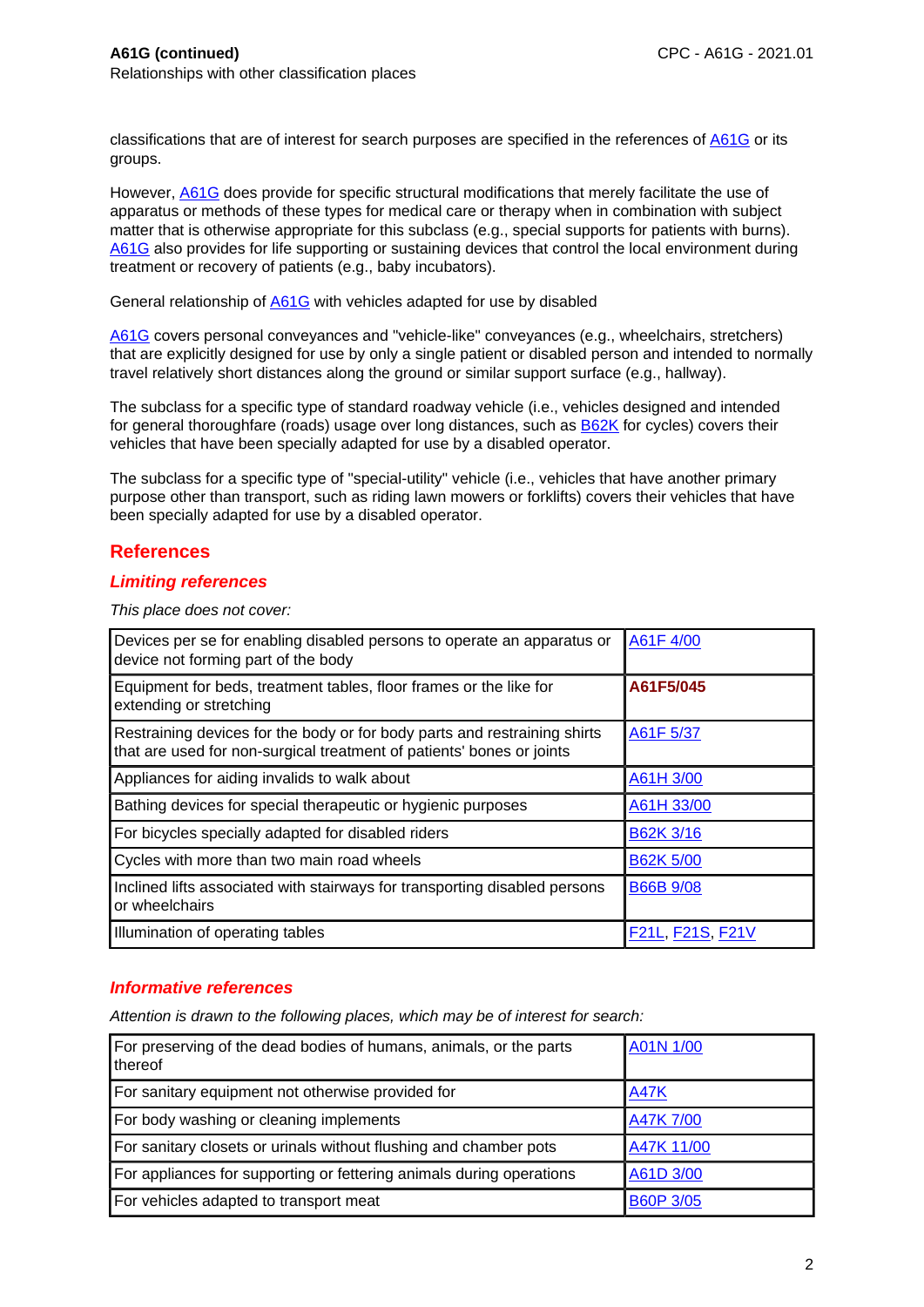| For vehicles adapted to transport refrigerated goods |  |
|------------------------------------------------------|--|
|------------------------------------------------------|--|

# **Special rules of classification**

The class A61G uses for all sub-classes, groups and sub-groups a set of sub-groups which identify the following (additional) information:

Information related to the kind of patient or his position A61G 2200/00-**A61G2200/99**

General characteristics of devices A61G 2203/00-**A61G2203/99**

General identification or selection means A61G 2205/00-**A61G2205/99**

Devices for specific treatment or diagnosis A61G 2210/00-**A61G2210/99**

Adaptions of particular transporting means A61G 2220/00-**A61G2220/99**

### **Glossary of terms**

In this place, the following terms or expressions are used with the meaning indicated:

| Disabled person     | a human being that is unable to do a basic physical task (e.g.,<br>walking) due to a physical or mental impairment/condition                                                                                                                                                                                                                                                                                                                                                                                                                                                          |
|---------------------|---------------------------------------------------------------------------------------------------------------------------------------------------------------------------------------------------------------------------------------------------------------------------------------------------------------------------------------------------------------------------------------------------------------------------------------------------------------------------------------------------------------------------------------------------------------------------------------|
| Funeral device      | apparatus associated with (e.g., coffin) or for performing (e.g.,<br>casket lowering device) activities connected with the burial,<br>cremation, entombment, or other methods of honouring or<br>disposing of (e.g., freeze drying) the remains of the body of a<br>deceased individual                                                                                                                                                                                                                                                                                               |
| Patient             | a human being awaiting or undergoing any form of (a) medical<br>care (e.g., testing) or treatment by medical staff (e.g., doctors,<br>dentists, midwifes, chiropractors) or (b) physical tending (e.g.,<br>feeding) by caretakers (e.g., hospice or nursing home staff) due to<br>impairment                                                                                                                                                                                                                                                                                          |
| Personal conveyance | a vehicle-like device (e.g., wheelchairs) that is: not specifically<br>adapted for travelling significant distances (e.g., between cities)<br>along thoroughfares (e.g., railways, roads, sidewalks) with normal<br>traffic (e.g., trucks), explicitly designed (i.e., not merely adaptations<br>of a standard production vehicle) for carrying, and intended to<br>be limited to use by, a single patient or disabled person at any<br>given time, andpotentially capable of having either its movement<br>controlled or powered by the patient or disabled person carried by<br>it. |

# **A61G 1/00**

### **Stretchers**

## **Definition statement**

This place covers:

Stretchers are used to transport patients or to support them for a short time (less than 24h).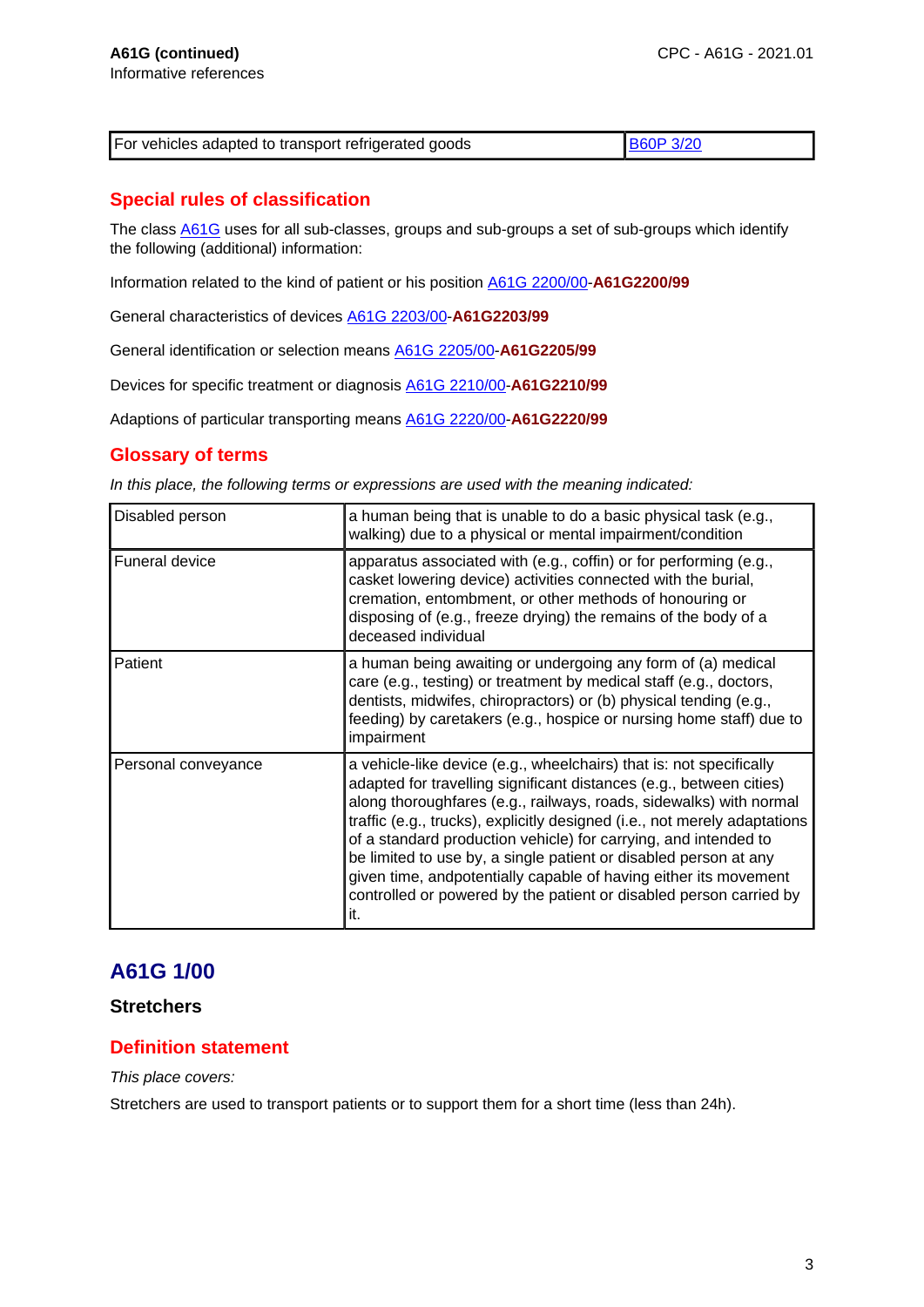## **References**

### **Limiting references**

This place does not cover:

| Longer time (more than 24h) support, Beds              | A61G 7/00, A61G 7/16 |
|--------------------------------------------------------|----------------------|
| Transfer between supports, Lateral movement of patient | A61G 7/1025          |

### **Informative references**

Attention is drawn to the following places, which may be of interest for search:

| <b>Evacuation equipment</b> | A62B 1/00 |
|-----------------------------|-----------|
| Rafts                       | B63C 9/04 |

# **A61G 1/003**

**with facilities for picking up patients or disabled persons, e.g. break-away type or using endless belts {(devices in general for lifting disabled persons A61G 7/10)}**

# **Definition statement**

This place covers:

Example of a stretcher of the break-away type [GB2122501A]:



## **References**

### **Informative references**

Attention is drawn to the following places, which may be of interest for search:

| Devices in general for lifting patients or disabled persons | A61G 7/10 |
|-------------------------------------------------------------|-----------|

# **A61G 1/007**

# **with skis or sled runners (ski vehicles A63C 5/00)**

# **Definition statement**

This place covers: Stretchers with skis etc. instead of wheels.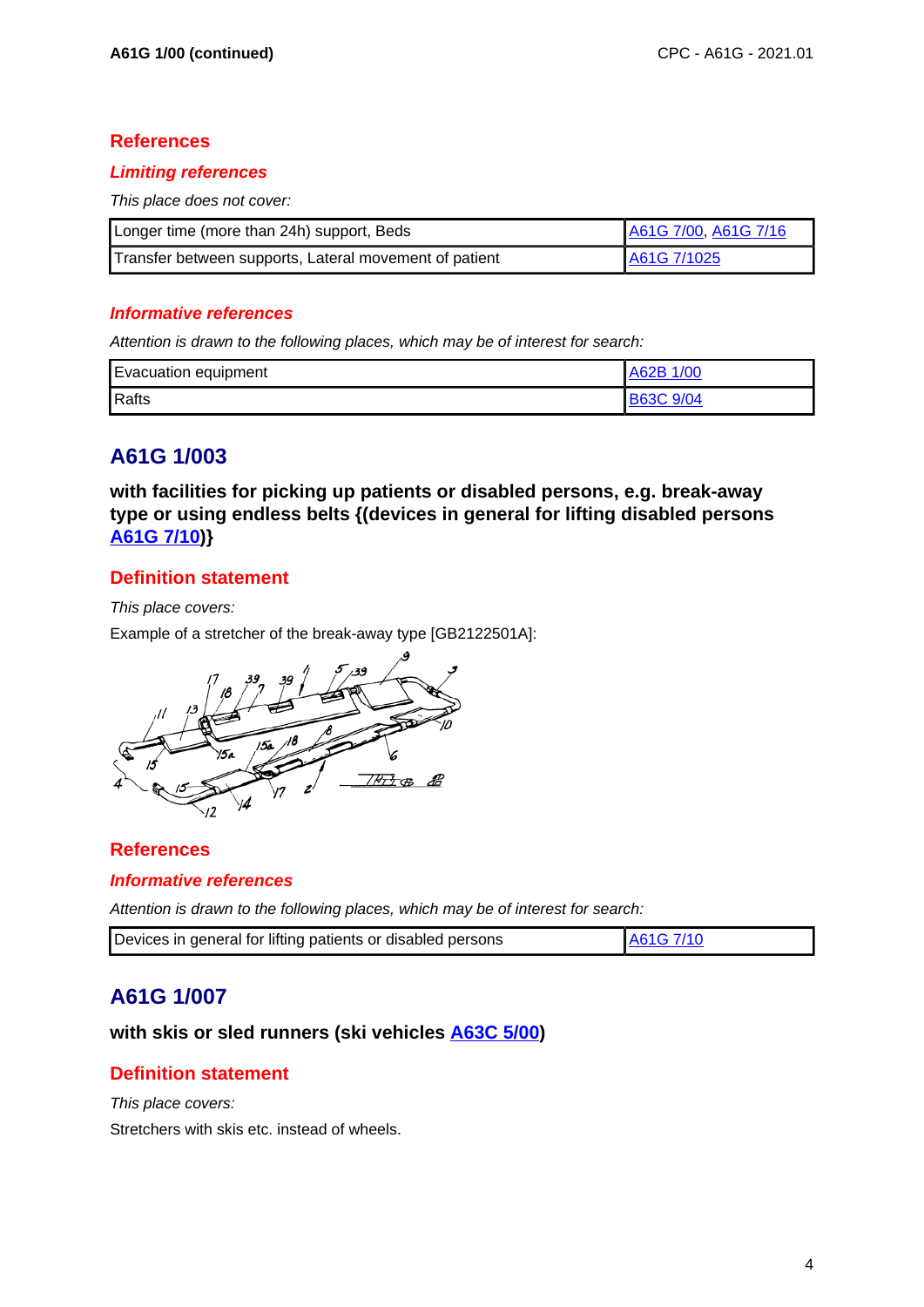## **References**

### **Informative references**

Attention is drawn to the following places, which may be of interest for search:

| Ski vehicles                                         | A63C 5/00   |
|------------------------------------------------------|-------------|
| Stretchers formed of skis or of accessories for skis | A63C 11/002 |

# **Special rules of classification**

Stretchers having a supporting surface made of skis or accessories have to be classified in A61G 1/00 -A61G 1/06 depending on disclosed features (at least to classify the use as stretcher, possibly classified as additional information) and also in A63C 11/002.

# **A61G 1/01**

## **Sheets specially adapted for use as or with stretchers (restraining devices used in nursing A61F 5/37)**

## **Definition statement**

This place covers:

Sheets (fabric-like or other flexible material) used as stretchers, like: [US2012272451]

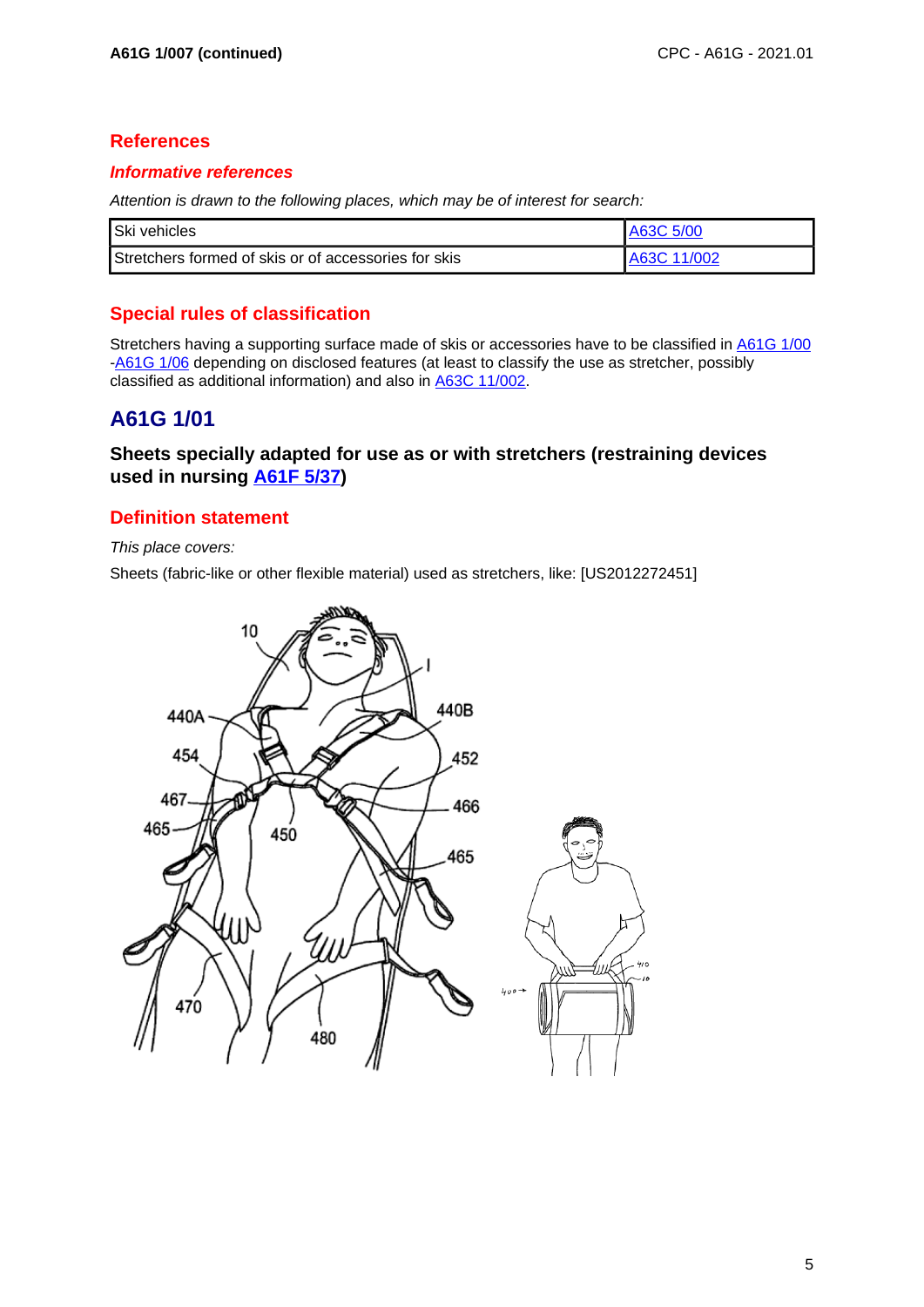

Sheets as an accessory to stretchers, like: [US8141555]

### **References**

#### **Informative references**

Attention is drawn to the following places, which may be of interest for search:

| Restraining devices used in nursing | A61F 5/37 |
|-------------------------------------|-----------|
|                                     |           |

# **A61G 3/00**

**Ambulance aspects of vehicles; Vehicles with special provisions for transporting patients or disabled persons, or their personal conveyances, e.g. for facilitating access of, or for loading, wheelchairs**

### **Definition statement**

This place covers:

Also loading and transporting patients on stretchers, unused stretchers.

## **Special rules of classification**

Supports for stretchers are classified in the groups  $\underline{\mathsf{A61G}}\,3/\underline{\mathsf{02}}$  and  $\underline{\mathsf{A61G}}\,3/\underline{\mathsf{08}}$ , as well as their subgroups, if they have elements fixed to the vehicle. Stretcher supports without connection to a vehicle are classified in A61G 1/06.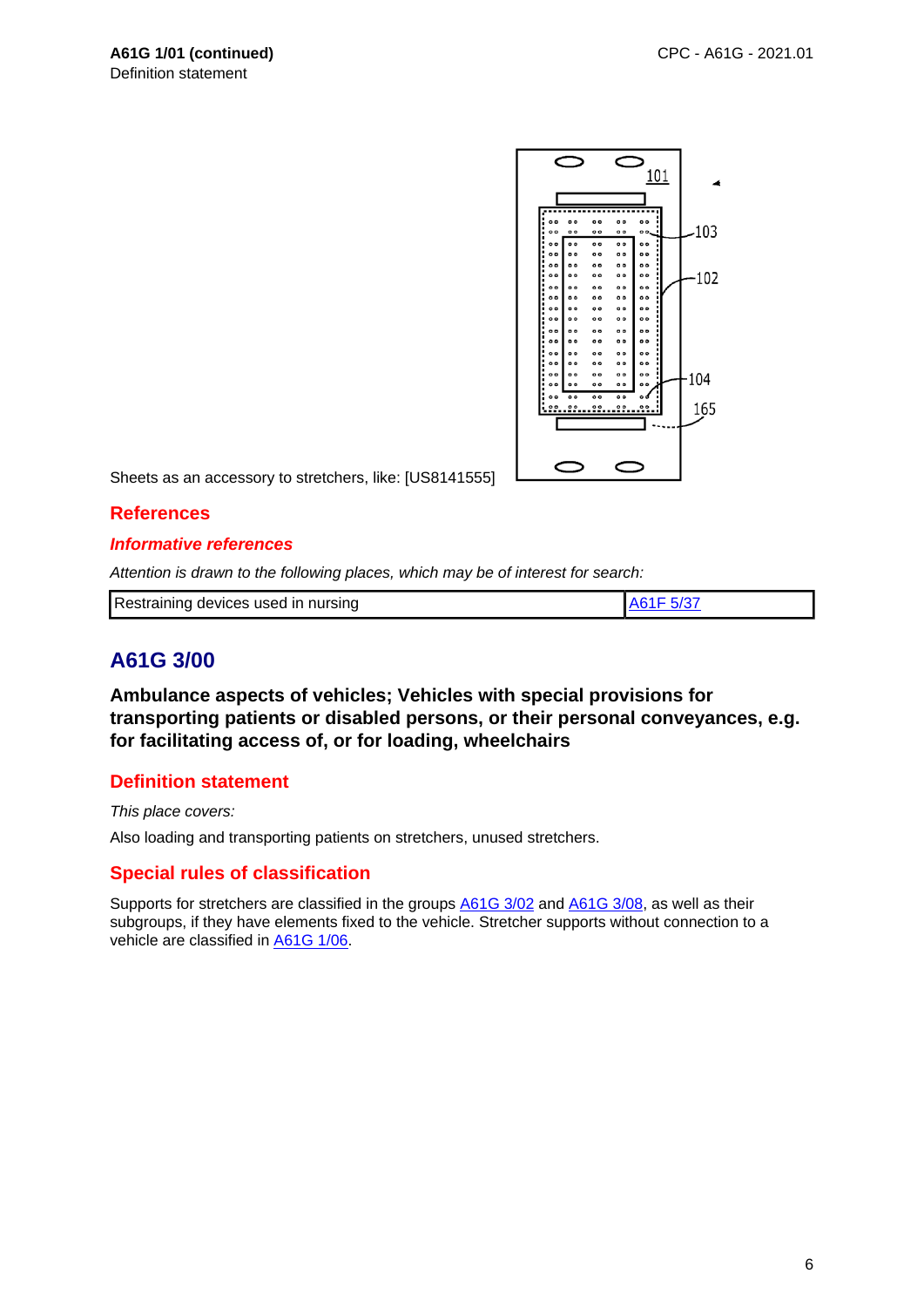# **A61G 5/00**

**Chairs or personal conveyances specially adapted for patients or disabled persons, e.g. wheelchairs ({chairs with toilet conveniences A47K 11/04; } devices enabling patients or disabled persons to operate an apparatus or device not forming part of the body A61F 4/00; {running gear or propulsion features B60K;} bicycles specially adapted for disabled riders B62K 3/16 {; Invalid chairs having removable seats specially adapted to be transferred with the invalid to a vehicle and support the invalid during use of the vehicle A61G 3/02})**

### **Definition statement**

This place covers: Supports for sitting patients or disabled people

## **References**

### **Informative references**

Attention is drawn to the following places, which may be of interest for search:

| Chairs with toilet conveniences                                                                               | A47K 11/04       |
|---------------------------------------------------------------------------------------------------------------|------------------|
| Devices enabling disabled persons to operate an apparatus or device not A61F 4/00<br>forming part of the body |                  |
| Running gear or propulsion features                                                                           | <b>B60K</b>      |
| Bicycles specially adapted for disabled riders                                                                | <b>B62K 3/16</b> |

# **Special rules of classification**

All chairs having a standing-up function are classified and searched in **A61G 5/14** 

For conveyances other than wheelchairs applies the following:

Between the fields B62K 5/00, A61G 5/00, B62D and B60L the following was agreed (flexibility please):

1) Electric vehicle (or open vehicle where the user sit on it rather than in it) for elderly and invalid having a handlebar and three or more wheels will be classified in B62K 5/00 and possibly in A61G 5/00. They will be in principle searched in B62K 5/00.

2) Arrangement of components, both in electric vehicle as in wheelchairs, like battery or transmission, will be classified and searched in B60K.

3) Aspects of controls and monitoring of motors or battery and electric braking classified and searched in B60L 7/00 or B60L 50/00 - B60L 58/00.

4) Electric vehicles where the user sits in should be classified and searched in B62D 21/00- **B62D21/67**.

5) Other aspects could of course be classified in different groups according to circumstances: **B62M**, A61G etc.

6) Relating classes:

| Wheels not otherwise provided for | <b>B60B 19/00</b> |
|-----------------------------------|-------------------|
|                                   |                   |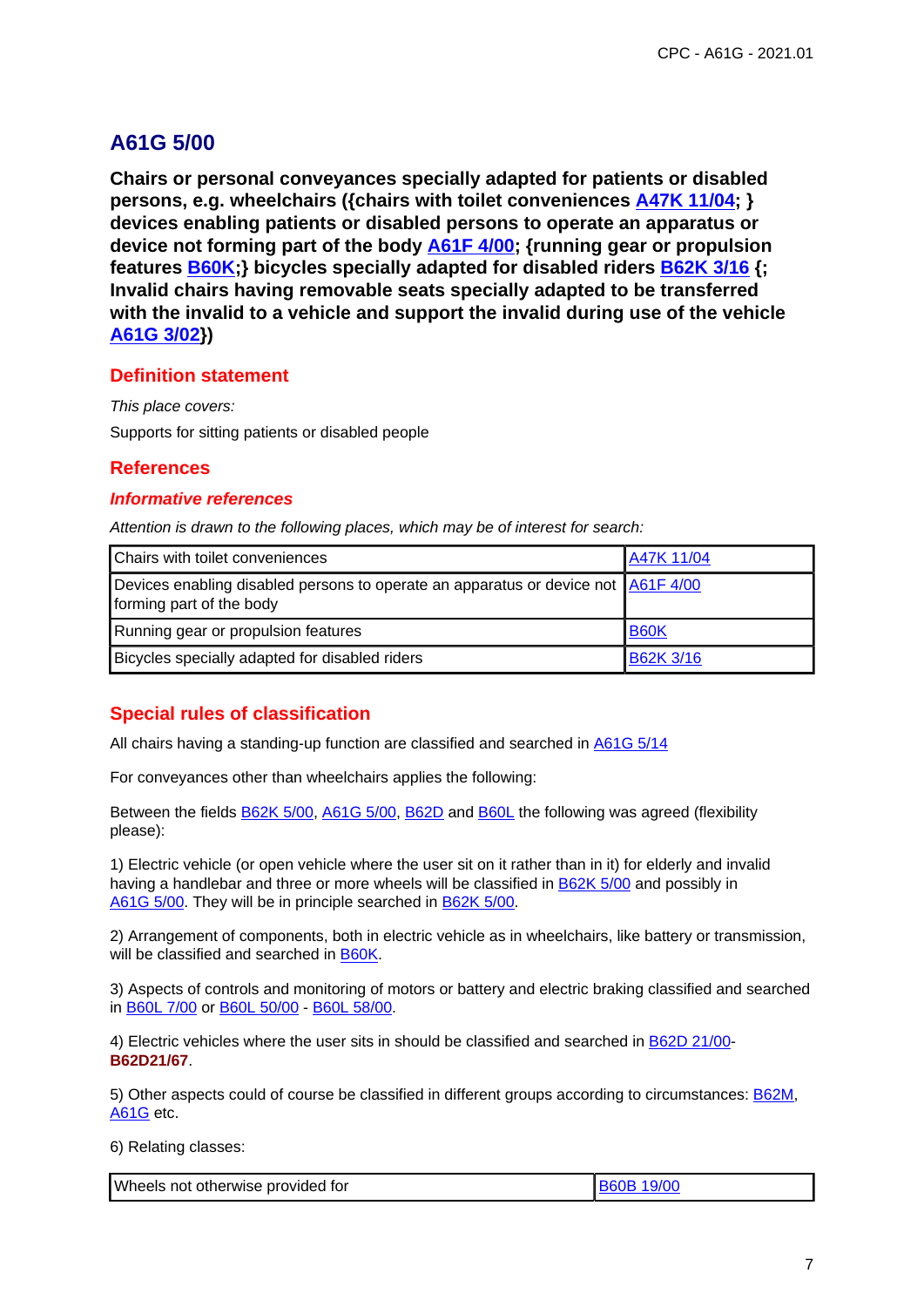| Roller type                      | <b>B60B 19/12</b>  |
|----------------------------------|--------------------|
| <b>Ball type</b>                 | <b>B60B 19/14</b>  |
| Hub motors (electrically driven) | <b>B60K 7/0007</b> |

# **A61G 5/06**

## **with obstacle mounting facilities, e.g. for climbing stairs, {kerbs or steps}**

## **References**

### **Informative references**

Attention is drawn to the following places, which may be of interest for search:

| Wheelchairs for climbing stairs see in particular subgroup                                     | A61G 5/061       |
|------------------------------------------------------------------------------------------------|------------------|
| Accessories for hand carts providing for travelling up or down a flight of<br>stairs           | <b>B62B 5/02</b> |
| Accessories for children's carriages providing for travelling up or down a<br>flight of stairs | <b>B62B 9/02</b> |

# **A61G 7/00**

**Beds specially adapted for nursing; Devices for lifting patients or disabled persons (stretchers with facilities for picking up patients or disabled persons A61G 1/003)**

# **Definition statement**

### This place covers:

Patient supports for periods longer than 24 hours; used in a hospital, nursing or other medical setting

Lifting devices used for nursing and transfer devices (between two supports).

## **References**

### **Limiting references**

This place does not cover:

|  | Stretchers with facilities for picking up disabled persons |  |
|--|------------------------------------------------------------|--|
|--|------------------------------------------------------------|--|

### **Informative references**

| Supports for shorter time (less than 24h) see Stretcher                           | A61G 1/00 - A61G 1/06 |
|-----------------------------------------------------------------------------------|-----------------------|
| Vehicles with special provisions for transporting patients or disabled<br>persons | A61G 3/00             |
| Equipment for beds, treatment tables, floor frames or the like (only for<br>IPC)  | A61G 13/12            |
| Sofas; Couches; Beds                                                              | A47C 17/00            |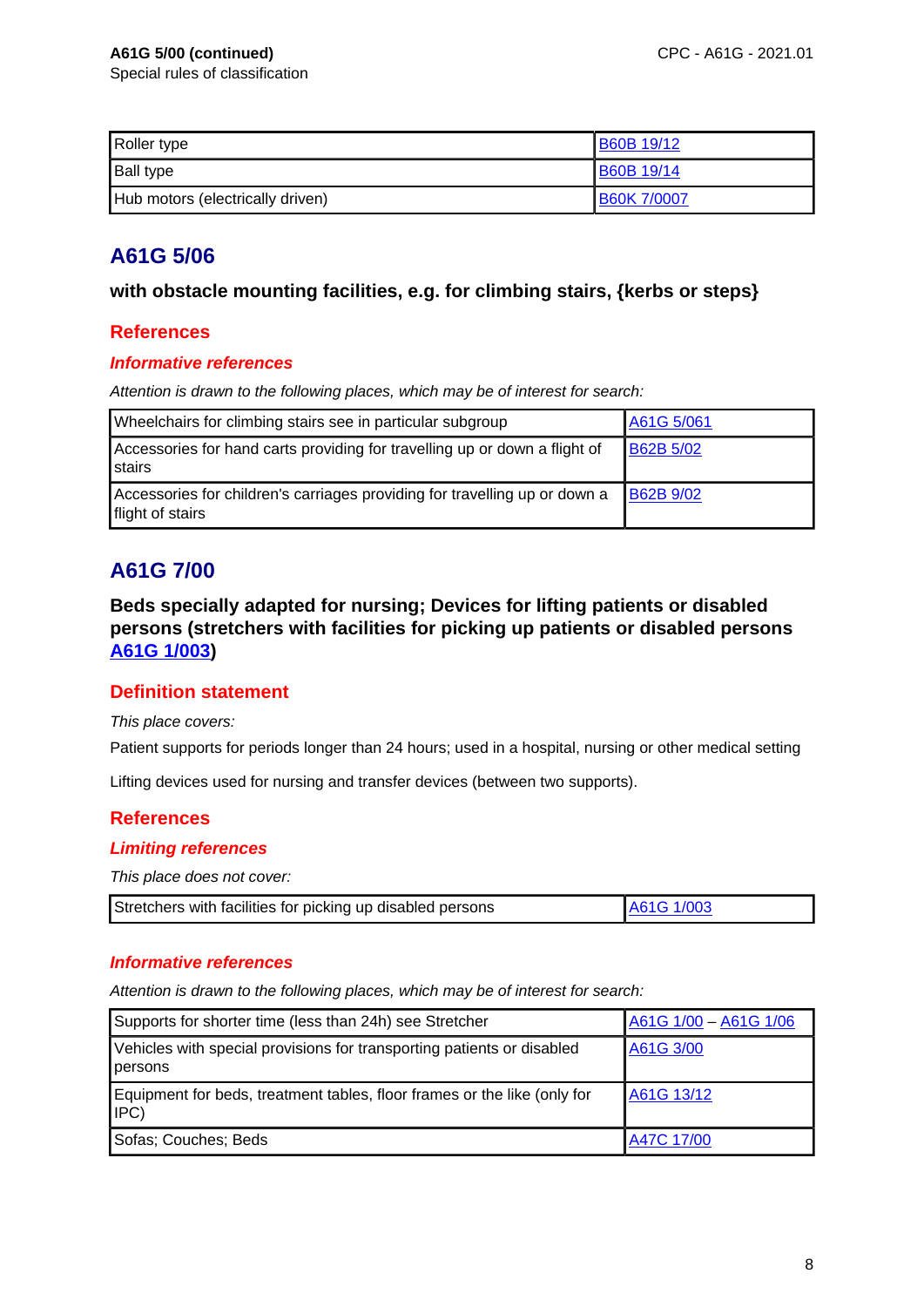# **A61G 7/08**

# **Apparatus for transporting beds**

## **Definition statement**

This place covers:

also deployable wheels, propulsion of beds

# **References**

### **Informative references**

Attention is drawn to the following places, which may be of interest for search:

| Steering or braking devices for castor wheels               | A61G 7/0528       |
|-------------------------------------------------------------|-------------------|
| Motor vehicles characterised by the driver not being seated | <b>B62D 51/00</b> |
| Motor vehicles with retractable wheels                      | <b>B62D 61/12</b> |

# **A61G 7/16**

### **converting a lying surface into a chair**

## **References**

### **Informative references**

Attention is drawn to the following places, which may be of interest for search:

| Chairs or personal conveyances convertible to stretchers or beds | LA61G 5/006        |
|------------------------------------------------------------------|--------------------|
| <b>Chair beds</b>                                                | <b>LA47C 17/04</b> |

# **A61G 9/00**

**Bed-pans, urinals or other sanitary devices for bed-ridden persons; Cleaning devices therefor, e.g. combined with toilet-urinals (urinals worn by the patient A61F 5/44)**

### **Definition statement**

This place covers:

Cleaning devices are covered insofar they are adapted to be used to clean bed-pans, urinals or sanitary devices

### **References**

### **Limiting references**

This place does not cover:

| Washing and rinsing machines for crockery and tableware | A47L 15/00 |
|---------------------------------------------------------|------------|
|---------------------------------------------------------|------------|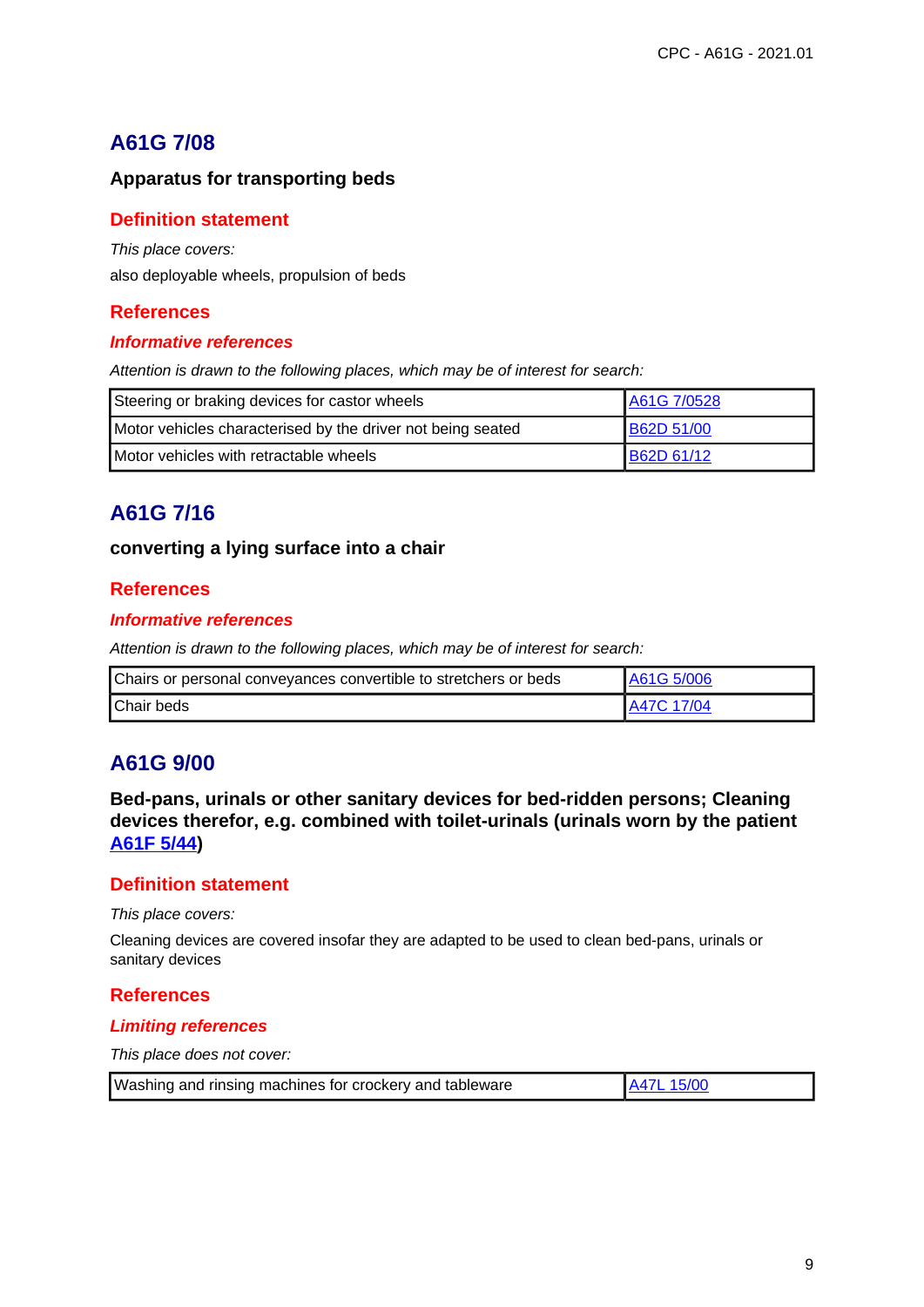### **Informative references**

Attention is drawn to the following places, which may be of interest for search:

| Suction cleaners adapted for additional purposes; Tables with suction<br>openings for cleaning purposes; Containers for cleaning articles by<br>suction; Suction cleaners adapted to cleaning of brushes; Suction<br>cleaners adapted to taking-up liquids | A47L 7/00 |
|------------------------------------------------------------------------------------------------------------------------------------------------------------------------------------------------------------------------------------------------------------|-----------|
| Urinals worn by the patient                                                                                                                                                                                                                                | A61F 5/44 |

# **A61G 10/00**

**Treatment rooms {or enclosures} for medical purposes (baby incubators, couveuses A61G 11/00; devices for gas baths with ozone, hydrogen or the like A61H 33/14 {; for isolating individuals from external stimuli A61M 21/0094} ; containers or portable cabins for affording breathing protection in general A62B 31/00)**

## **References**

### **Informative references**

Attention is drawn to the following places, which may be of interest for search:

| Baby incubators, couveuses                                                             | A61G 11/00   |
|----------------------------------------------------------------------------------------|--------------|
| Devices for gas baths with ozone, hydrogen or the like                                 | A61H 33/14   |
| For isolating individuals from external stimuli                                        | A61M 21/0094 |
| Containers or portable cabins for affording breathing protection in general A62B 31/00 |              |

# **A61G 10/02**

**with artificial climate; with means to maintain a desired pressure, e.g. for germ-free rooms (dust-free laboratory rooms B01L 1/04; decompression arrangements B63C 11/32; arrangements or adaptations in aircraft B64D 13/00; air-conditioning in general F24F)**

## **References**

### **Informative references**

| Means providing sterile air at a surgical operation table or area | A61G 13/108       |
|-------------------------------------------------------------------|-------------------|
| Dust-free laboratory rooms                                        | <b>B01L 1/04</b>  |
| Decompression arrangements                                        | B63C 11/32        |
| Arrangements or adaptations in aircraft                           | <b>B64D 13/00</b> |
| Air-conditioning in general                                       | <b>F24F</b>       |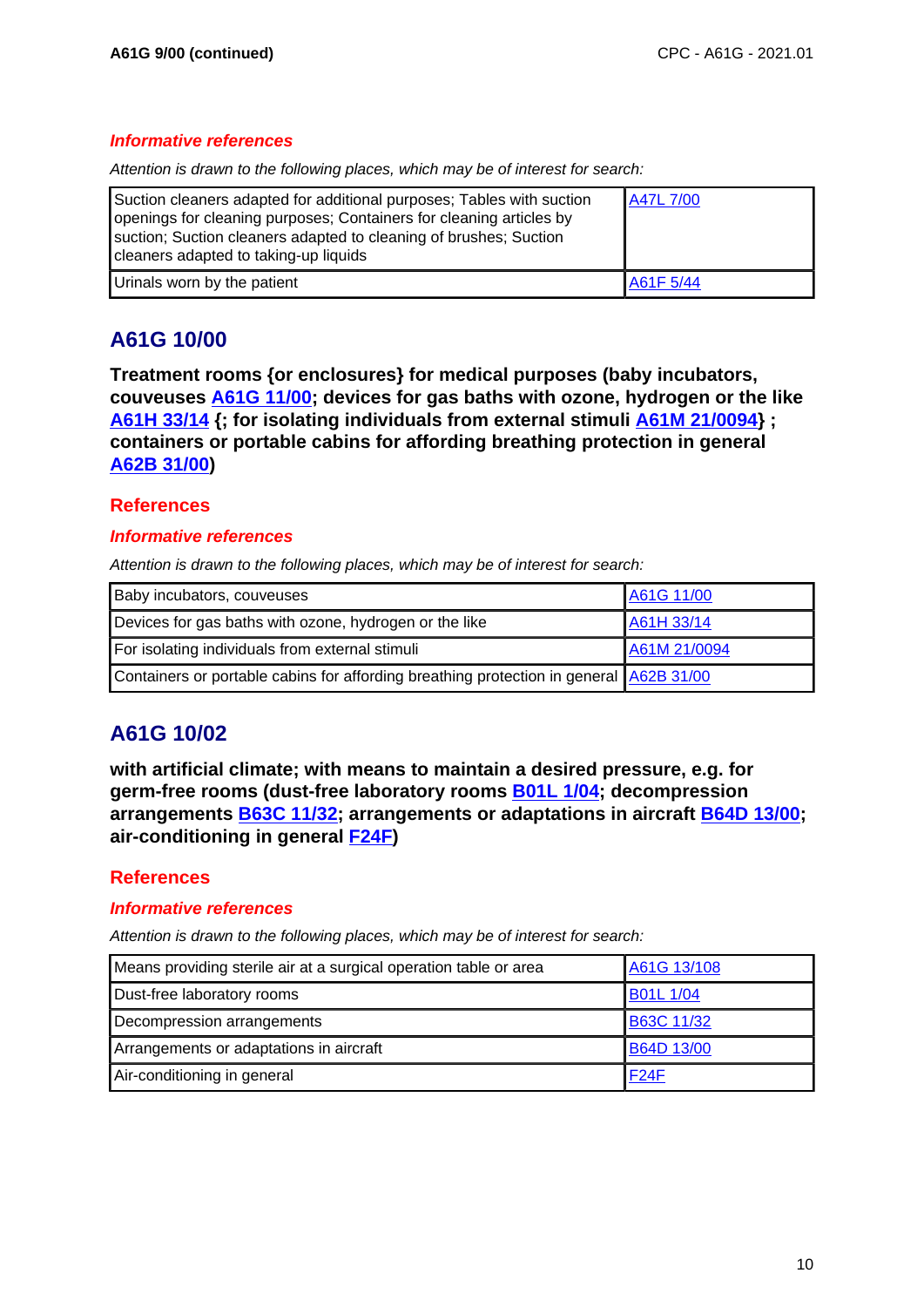# **A61G 10/04**

# **Oxygen tents {; Oxygen hoods}**

## **References**

### **Informative references**

Attention is drawn to the following places, which may be of interest for search:

| Respiratory or anaesthetic masks | A61M 16/06 |
|----------------------------------|------------|
|                                  |            |

# **A61G 11/00**

### **Baby-incubators; Couveuses**

## **Definition statement**

This place covers:

Hospital equipment that ill or premature babies lie in to be kept warm and given treatment.

## **References**

### **Informative references**

Attention is drawn to the following places, which may be of interest for search:

| Incubators for poultry                                                  | A01K 41/00              |
|-------------------------------------------------------------------------|-------------------------|
| Heating or cooling appliances for medical treatment                     | A61F 7/00               |
| Devices to humidify the respiration air                                 | A61M 16/16              |
| Glove-boxes                                                             | B <sub>25</sub> J 21/02 |
| Use of air currents for screening                                       | F24F 9/00               |
| ICT specially adapted for the operation of medical equipment or devices | G16H 40/60              |

# **A61G 12/00**

**Accommodation for nursing, e.g. in hospitals, not covered by groups A61G 1/00 - A61G 11/00, e.g. trolleys for transport of medicaments or food {(service or tea-tables, trolleys or wagons A47B 31/00)}; Prescription lists**

## **References**

### **Informative references**

| Service or tea tables, trolleys or wagons      | A47B 31/00        |
|------------------------------------------------|-------------------|
| Drawers for tables, cabinets or like furniture | A47B 88/00        |
| Card-filing arrangements                       | <b>B42F 17/00</b> |
| Identification bracelets                       | G09F 3/005        |
| Wall trunking                                  | H02G 3/0431       |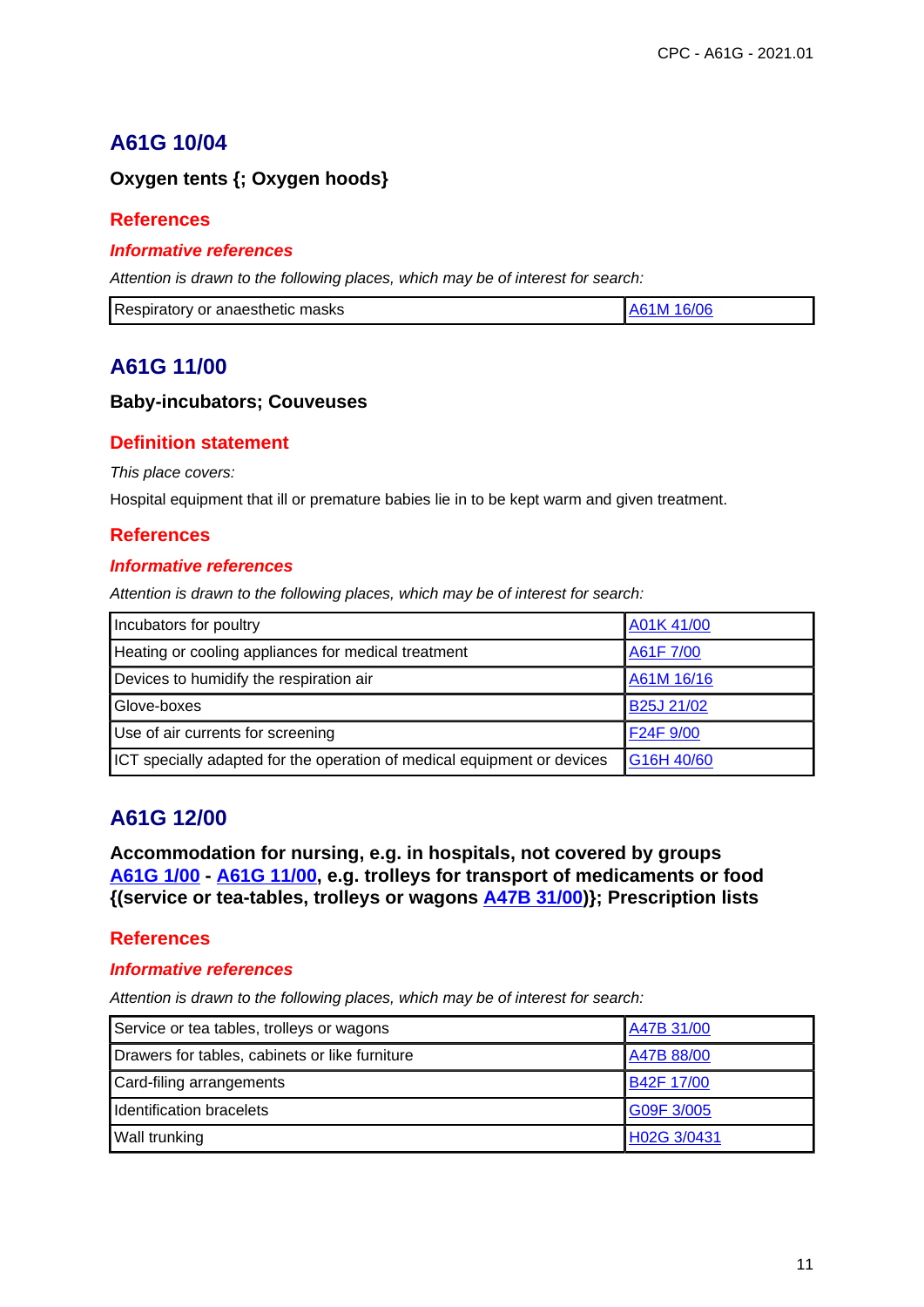# **A61G 13/00**

**Operating tables; Auxiliary appliances therefor (illumination of operating tables F21L, F21S or F21V {; adjustability of tables in general A47B 9/00; tables for radiation diagnosis A61B 6/04, drainage or irrigation pans, bags, or attachments A61G 7/02, A61G 7/0503})**

## **References**

### **Informative references**

Attention is drawn to the following places, which may be of interest for search:

| Beds having adjustable frame                                                                                                                          | A61G 7/002            |
|-------------------------------------------------------------------------------------------------------------------------------------------------------|-----------------------|
| Beds with toilet conveniences                                                                                                                         | A61G 7/02             |
| Holders, support devices for receptacles                                                                                                              | A61G 7/0503           |
| Adjustability of tables in general                                                                                                                    | A47B 9/00             |
| Detecting, measuring or recording for diagnostic purposes involving<br>electronic or nuclear magnetic resonance, means for positioning of<br>patients | A61B 5/055            |
| Apparatus for radiation diagnosis, positioning of patients                                                                                            | A61B 6/04             |
| Illumination of operating tables                                                                                                                      | F21, F21L, F21S, F21V |

# **Special rules of classification**

Operating tables with wheels are classified in A61G 13/10

# **A61G 15/00**

## **Operating chairs; Dental chairs (barbers' chairs A47C 1/04); Accessories specially adapted therefor, e.g. work stands**

## **References**

### **Informative references**

Attention is drawn to the following places, which may be of interest for search:

| <b>Barbers'</b> chairs                                  | <b>A47C 1/04</b> |
|---------------------------------------------------------|------------------|
| Apparatus for radiation diagnosis, positioning patients | A61B 6/04        |

# **A61G 15/02**

## **Chairs with means to adjust position of patient; Controls therefor**

## **References**

### **Informative references**

| Reclining or easy chairs having coupled adjustable supporting parts       | A47C 1/031-A47C 1/037 |
|---------------------------------------------------------------------------|-----------------------|
| Seating furniture changeable to beds by tilting or pivoting the back-rest | A47C 17/16            |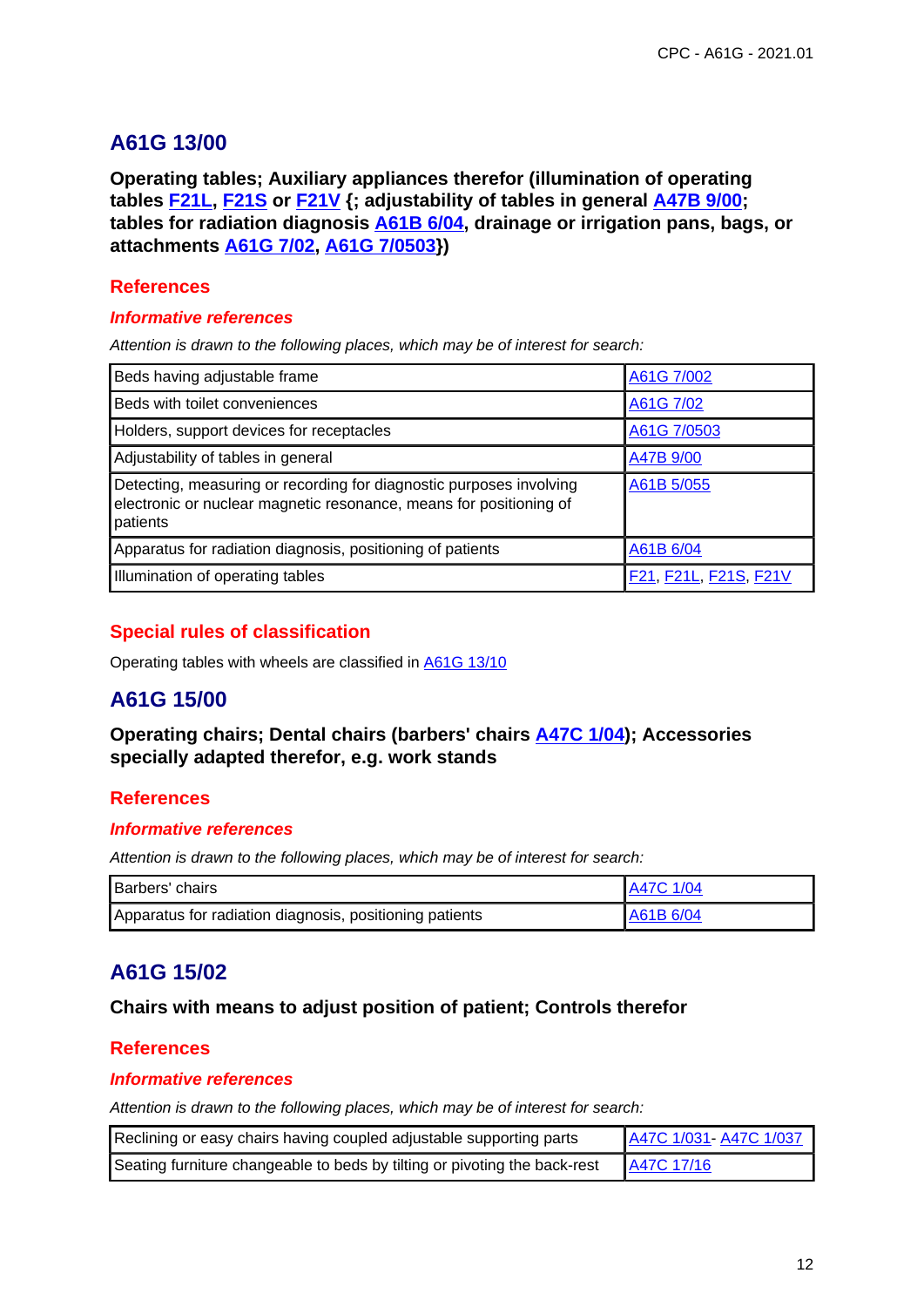# **A61G 15/14**

# **Dental work stands; Accessories therefor**

## **Definition statement**

This place covers:

Example of a dental workstand: [US2010159415]



## **References**

## **Informative references**

Attention is drawn to the following places, which may be of interest for search:

| Stands for scientific apparatus, attachment means | F16M 11/04, F16M 11/14 |
|---------------------------------------------------|------------------------|
|                                                   |                        |

# **A61G 15/16**

## **Storage, holding or carrying means for dental handpieces or the like**

# **Definition statement**

This place covers:

Example of a holder for dental workpieces: [EP2189143]

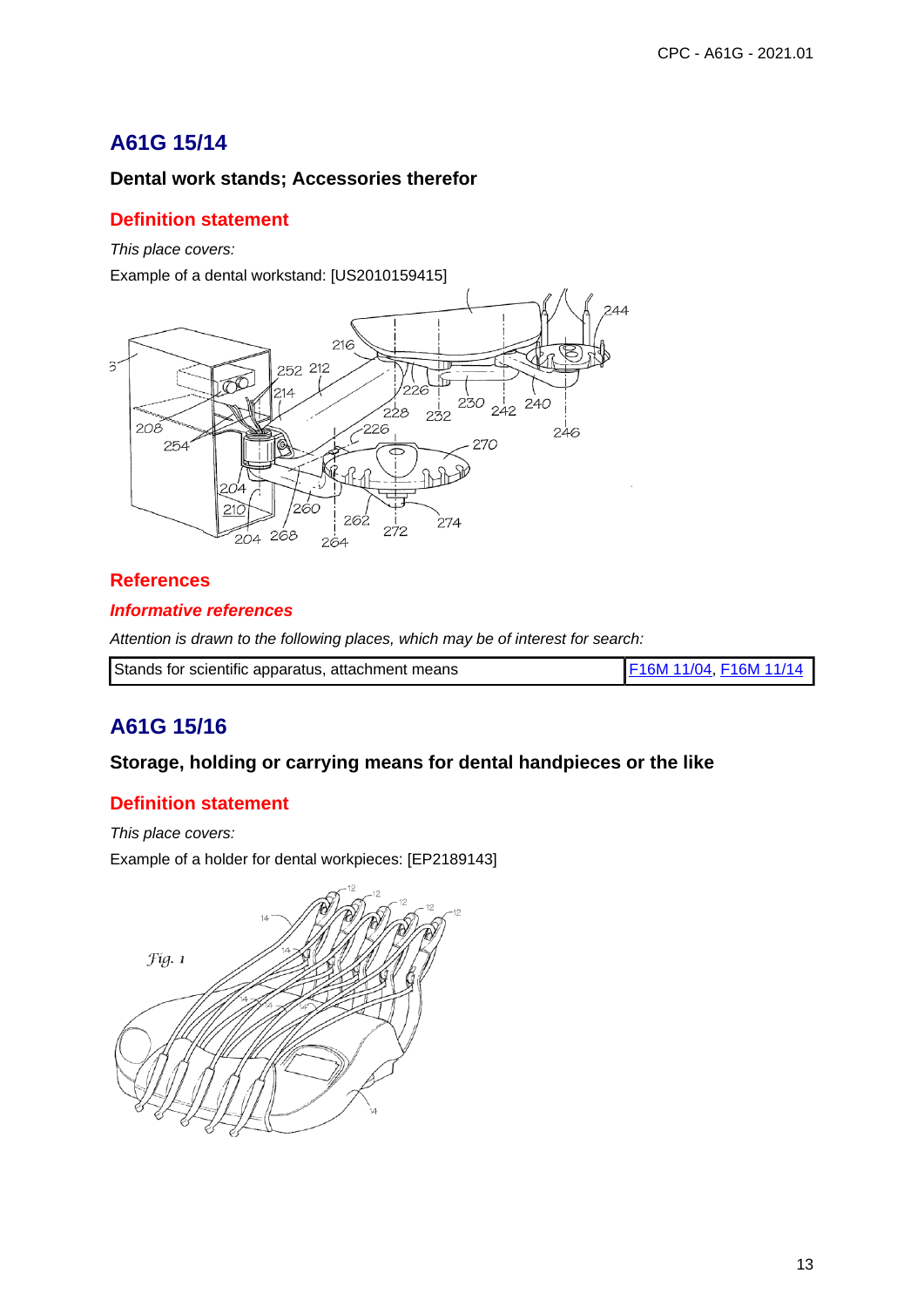## **References**

### **Informative references**

Attention is drawn to the following places, which may be of interest for search:

| Dental machines, pneumatic systems                              | A61C 1/0038       |
|-----------------------------------------------------------------|-------------------|
| Storage means specially adapted for one specific hand apparatus | <b>B25H 3/006</b> |

# **A61G 17/00**

## **Coffins; Funeral wrappings; Funeral urns**

# **Definition statement**

This place covers:

Coffins and urns and directly connected accessories; Enclosings for corpses

## **References**

### **Informative references**

Attention is drawn to the following places, which may be of interest for search:

| Preservation of bodies of humans or animals, or parts thereof                            | A01N 1/00        |
|------------------------------------------------------------------------------------------|------------------|
| Destroying or transforming solid waste                                                   | <b>B09B 3/00</b> |
| Containers held erect by extensions of one or more sides being doubled-<br><b>l</b> over | <b>B65D 5/22</b> |
| Monuments; Tombs; Burial vaults; Columbaria                                              | E04H 13/00       |

# **A61G 17/032**

# **{Support for closures (support for whole coffin A61G 19/00)}**

## **References**

## **Limiting references**

This place does not cover:

| Support<br>≞coffin<br>tor whole | . י |
|---------------------------------|-----|
|---------------------------------|-----|

### **Informative references**

| 7/044<br>Support for corpses |
|------------------------------|
|------------------------------|